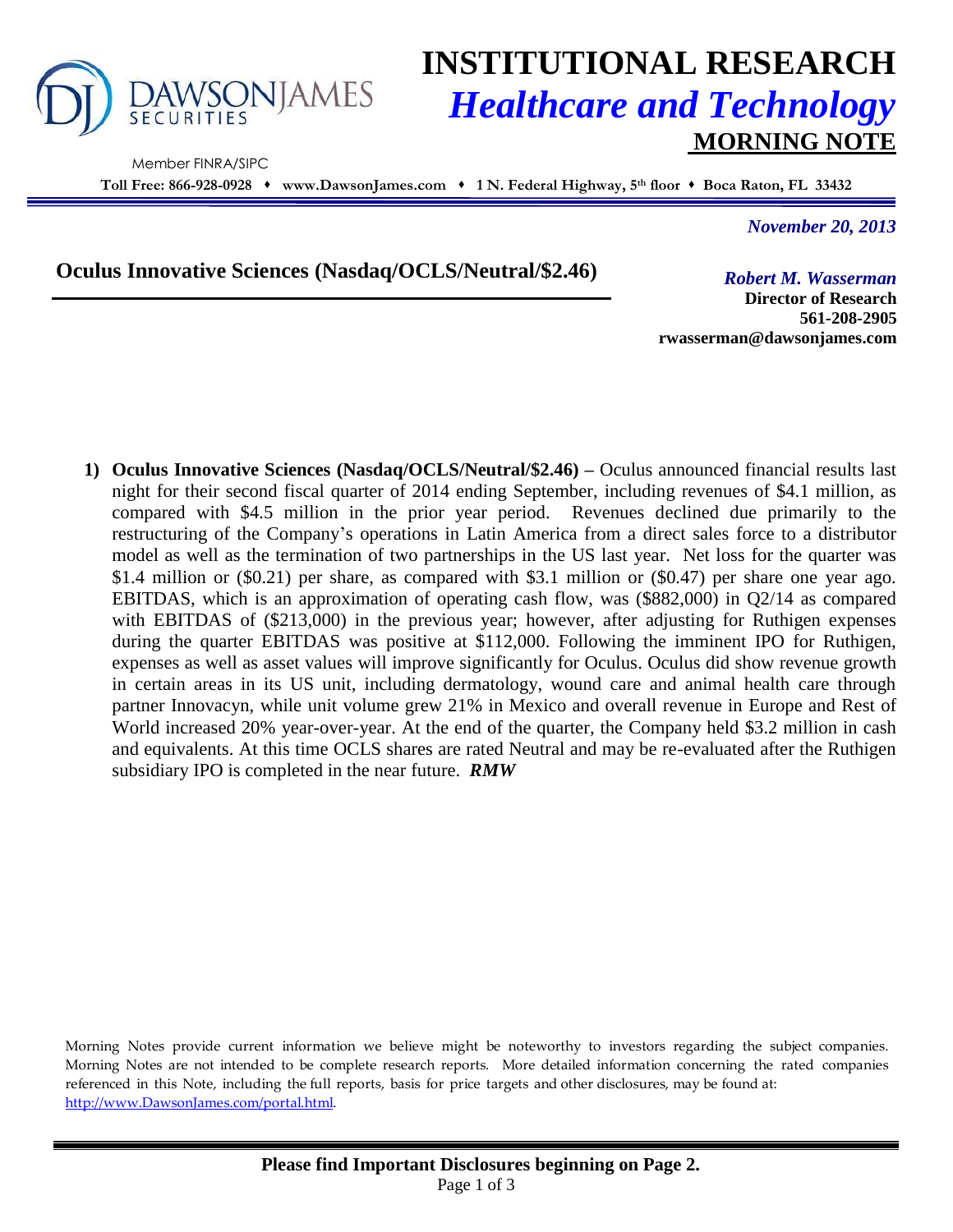

#### **Important Disclosures:**

Dawson James Securities, Inc. (the "Firm") is a member of the Financial Industry Regulatory Authority ("FINRA") and the Securities Investor Protection Corporation ("SIPC").

The Firm does not make a market in the securities of the profiled company. The Firm has received investment banking compensation from the company (s) profiled in this report and may seek compensation for investment banking services in the future from the profiled company (s). The Firm has not received other compensation from the profiled company(s) in the last 12 months.

Neither the research analyst(s) whose name appears on this report nor any member of his (their) household is an officer, director or advisory board member of these companies. The Firm and/or its directors and employees may own securities of the company(s) in this report and may increase or decrease holdings in the future. As of October 31, 2013, the firm as a whole did not, however, beneficially own 1% or more of any class of common equity securities of any of the subject company (s). The Firm, its officers, directors, analysts or employees may effect transactions in and have long or short positions in the securities (or options or warrants related to those securities) of the companies subject to this report. The Firm may effect transactions as principal or agent in those securities.

Analysts receive no direct compensation in connection with the Firm's investment banking business. All Firm employees, including the analyst(s) responsible for preparing this report, may be eligible to receive non-product or service specific monetary bonus compensation that is based upon various factors, including total revenues of the Firm and its affiliates as well as a portion of the proceeds from a broad pool of investment vehicles consisting of components of the compensation generated by investment banking activities, including but not limited to shares of stock and/or warrants, which may or may not include the securities referenced in this report.

Although the statements in this report have been obtained from and are based upon recognized statistical services, issuer reports or communications, or other sources that the Firm believes to be reliable, we cannot guarantee their accuracy. All opinions and estimates included in this report constitute the analyst's judgment as of the date of this report and are subject to change without notice.

The securities of the company discussed in this report may be unsuitable for investors depending on their specific investment objectives and financial position. This report is offered for informational purposes only, and does not constitute an offer or solicitation to buy or sell any securities discussed herein in any jurisdiction where such would be prohibited. Additional information is available upon request.

### **Ratings Definitions:**

- 1) **Buy**: the analyst believes the price of the stock will appreciate and produce a total return of at least 20% over the next 12-18 months;
- 2) **Neutra**l: the analyst believes the price of the stock is fairly valued for the next 12-18 months;
- 3) **Sel**l: the analyst believes the price of the stock will decline by at least 20% over the next 12-18 months and should be sold.

The following chart reflects the range of current research report ratings for all companies followed by the analysts of the Firm. The chart also reflects the research report ratings relating to those companies for which the Firm has performed investment banking services.

## **Morning Note 11/20/2013 Page 2 of 3**